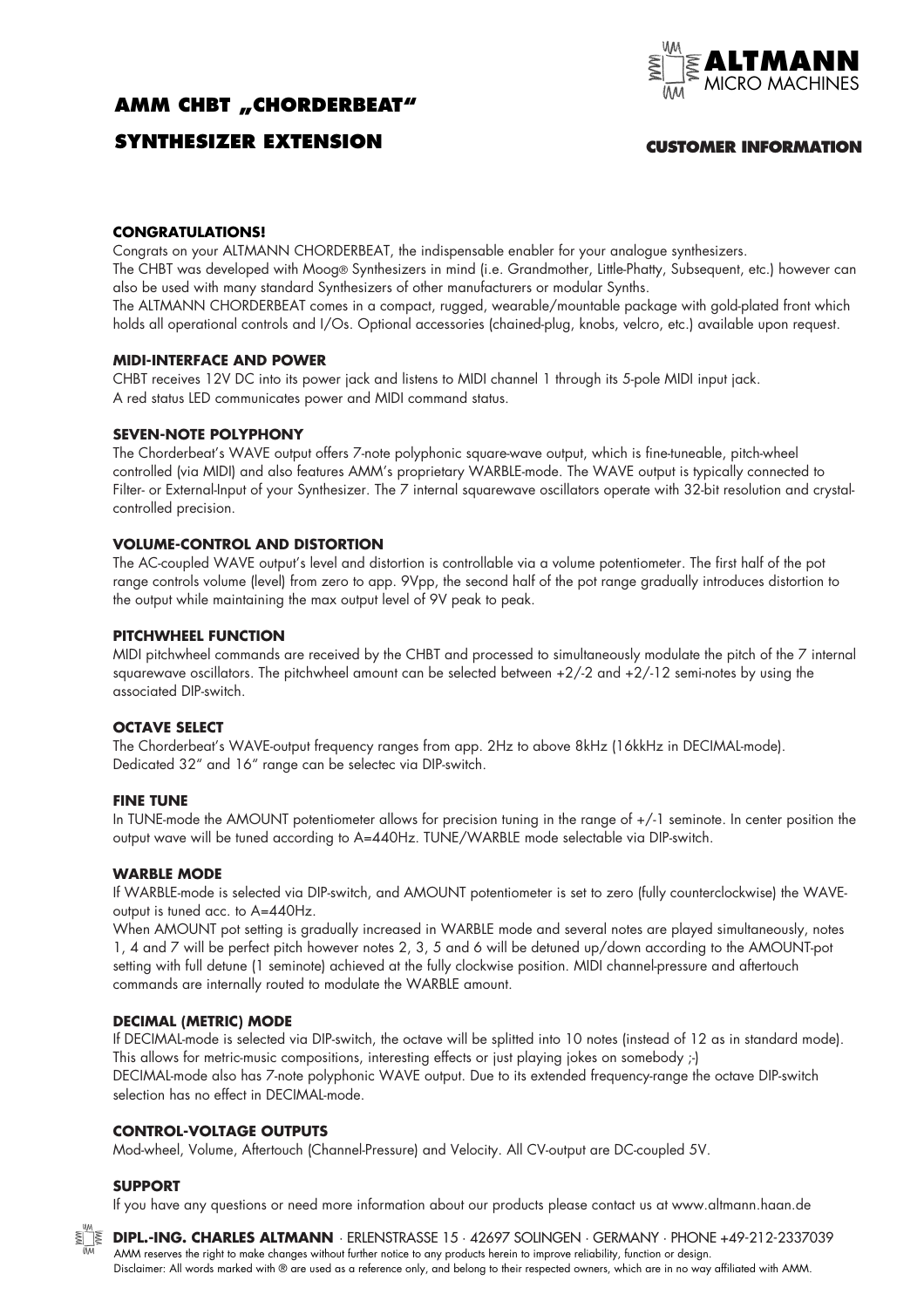

# **ALTMANN MICRO MACHINES**

# **GLOBAL WARRANTY AND PROPRIETARY RIGHTS STATEMENT**

#### Limited Warranty:

ALTMANN MICRO MACHINES ("AMM") warrants to you as an end-user purchaser AMM Hardware Products against defects in material and workmanship for a period of FIVE (5) YEARS from the date of original manufacturing, as indicated on the guarantee certificate.

If you discover a defect, AMM will, at its option, repair, replace, or refund the purchase price of this product at no charge to you, provided you return it during the warranty period, with transportation charges prepaid, to AMM Germany. (You can obtain additional information by contacting AMM at the address printed on this certificate.)

To each product returned for warranty service, please attach your name, address, telephone number, error description, and the original guarantee certificate bearing the appropriate AMM serial numbers as proof of original retail purchase.

AMM does not warrant any products that are not AMM products. This warranty does not apply if the product has been damaged by accident, abuse, misuse, or misapplication; if the product has been modified without the permission of AMM; if any AMM serial number has been removed or defaced, or if the original guarantee certificate is lost or not available.

THE WARRANTY AND REMEDIES SET FORTH ABOVE ARE EXCLUSIVE AND IN LIEU OF ALL OTHERS, WHETHER ORAL OR WRITTEN, EXPRESS OR IMPLIED. AMM SPECIFICALLY DISCLAIMS ANY AND ALL IMPLIED WARRANTIES, INCLUDING, WITHOUT LIMITATION, WARRANTIES OF MERCHANTIBILITY AND FITNESS FOR A PARTICULAR PURPOSE. No AMM dealer, agent, or employee is authorized to make any modification, extension, or addition to this warranty.

AMM IS NOT RESPONSIBLE FOR SPECIAL, INCIDENTIAL, OR CONSEQUENTIAL DAMAGES RESULTING FROM ANY BREACH OF WARRANTY, OR UNDER ANY OTHER LEGAL THEORY, INCLUDING BUT NOT LIMITED TO LOST PROFITS, DOWNTIME, GOODWILL, DAMAGE TO OR REPLACEMENT OF EQUIPMENT AND PROPERTY, AND ANY COSTS OF RECOVERING, REPROGRAMMING, OR REPRODUCING ANY PROGRAM OR DATA STORED IN OR USED WITH AMM PRODUCTS.

AMM'S PRODUCTS ARE NOT DESIGNED, INTENDED OR AUTHORIZED FOR USE AS COMPONENTS IN APPLICATIONS INTENDED TO SUPPORT OR SUSTAIN LIFE, OR FOR ANY OTHER APPLICATION IN WHICH THE FAILURE OF THE PRODUCT COULD CREATE A SITUATION WHERE PERSONAL INJURY OR DEATH MAY OCCUR. SHOULD CUSTOMER PURCHASE OR USE THE PRODUCTS FOR ANY SUCH UNINTENDED OR UNAUTHORIZED APPLICATION, CUSTOMER SHALL INDEMNIFY AND HOLD AMM AND THEIR RESPECTIVE OFFICERS, EMPLOYEES AND DISTRIBUTORS HARMLESS AGAINST ALL CLAIMS, COSTS DAMAGES, AND EXPENSES, AND REASONABLE ATTORNEY FEES ARISING OUT OF, DIRECTLY OR INDIRECTLY, ANY CLAIM OF PERSONAL INJURY OR DEATH ASSOCIATED WITH SUCH UNINTENDED OR UNAUTHORIZED USE, EVEN IF SUCH CLAIM ALLEGES THAT AMM WAS NEGLIGENT REGARDING THE DESIGN OR MANUFACTURE OF THE PART.

### Proprietary Rights Statement

All AMM Software Products (whether embedded in ROM's or other hardware or contained on diskettes or other media) including all related manuals and documentations (collectively "AMM Software") are proprietay to AMM, copyrighted with all rights reserved, and licenced to you. All AMM Software is delivered subject to the terms of the related license agreement.

With regard to any AMM Software contained in purchased hardware products, the AMM Software may only be used with the related hardware products. No AMM Software may be (i) seperated from any hardware products as shipped by AMM, or (ii) distributed, copied, translated, disassembled, decompiled, reverse engineered, merged or combined with other software, adapted, varied or modified.

All AMM manuals and documentation of any kind are proprietary to AMM and are copyrighted with all rights reserved.

This Proprietary Rights Statement shall be interpreted in conjunction with any applicable AMM Software License Agreement, but in the event of any conflict, the latter terms and conditions shall prevail.